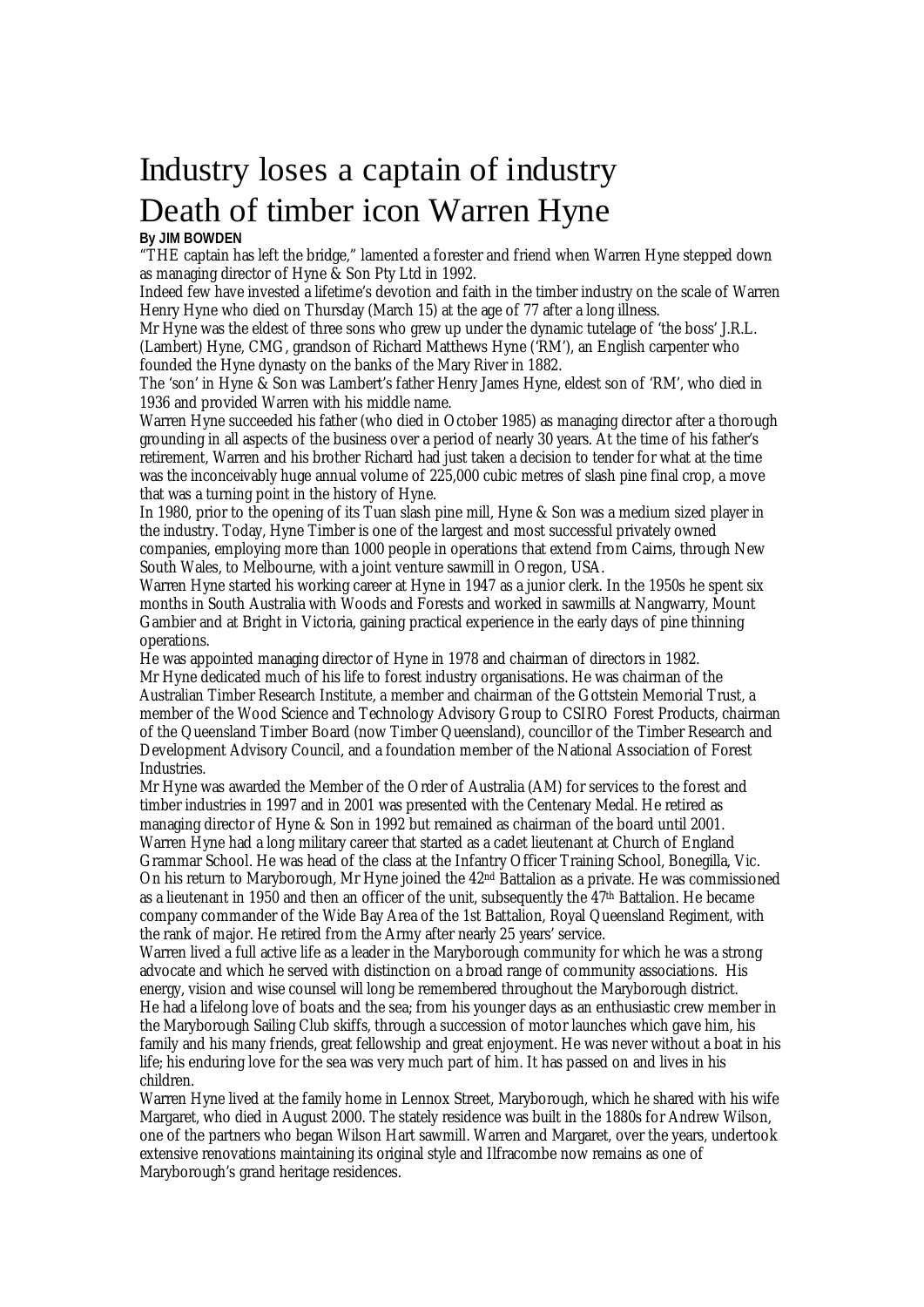Warren Hyne had the greatest gift a man could have: respect – for himself, the industry he loved and the people in it. There is not a good friend or colleague whose life was not better for having known him. He had an incredible understanding of and patience with all people – from heads of government and industry to the lonely timber cutter out in the bush.

Warren Hyne is survived by two sons, Peter and James, a daughter Jane Sanders, two brothers, Richard and Christopher, two sisters living in England Sue Hyne and Prue Bertlesen and seven grandchildren – five boys and two girls.

Warren Hyne's funeral service will be held at St Pauls Anglican Church, Lennox Street, Maryborough, at 1pm on 20 March.

# **Tributes: they knew him well**

## **Peter Kanowski, Queensland forester 1949-90**:

I first met Warren Hyne in about 1954 when he was working at a sawmill in Nangwarry, SA. Lambert Hyne had sent him down to gain experience in the southern softwoods industry. I also had a very close association with him during my time as district forester, based at Maryborough, from 1975-81. He was a very gracious and kind man, a true gentleman. I always think of him as one of the true statesmen of industry. He was far-sighted and was one of the powerful forces behind the pioneering development of the plantation industry in Queensland, borne out by the establishment of the Tuan mill.

I was with him at many industry/government meetings of the years and his was the voice of reason at all of these.

## **Con Lembke, OAM, managing editor, Australian Forest Industries Journal 1945-1992:**

During the 1980s and 90s I well recall a number of in-depth discussions with Warren Hyne on the importance to the future growth of the Australian forest industries of a viable group of family-based companies.

These businesses, founded by the forefathers of the present management, had faith in wood as a premium building and wood fibre material; were in the forefront of understanding forest management and conservation issues; had great faith in their workers; and were dogged in dealing with the political issues of the day.

It is obvious, looking at the success of the Hyne company today as one of the most diversified and efficiently managed forest industry operations in Australia, that Warren never wavered in terms of his family-based philosophies, but importantly he did realise that the family had to have around it the right management people who had the same feelings of loyalty that existed within the Hyne brothers, Warren, Richard and Chris, when they inherited the business from their dynamic father Lambert. I can remember Warren, Arthur Risby, Dennis Cullity and Bob Page sitting around and discussing this very fact. They really knew the wood industry and the people in it and the importance of the industry to communities, large and small, that relied on the sawmills for their subsistence.

## **Denis Cullity, chairman, Wesbeam Holdings Limited:**

Warren and I got to know each other well when we worked together on the Gottstein Trust. His integrity shone through in everything he said and did. He was clear thinking, decisive and possessed of great entrepreneurial spirit. He gave his views courteously yet firmly and was a pleasure to work with. Walking through the Hyne sawmills one sensed a team spirit that reflected the Hyne family values, values that Warren protected, preserved and fostered to his company's benefit and to the benefit of his community, his industry, his state and his nation. He has passed on a legacy not just to Hyne & Son, but to us all.

## **Errol Wildman, chairman, Queensland Timber Board (1981-83):**

I am indebted to the tremendous support Warren Hyne game me during my term as chairman of QTB. He gave strength, intelligence and dimension to the board. It was a time when the industry in the south was under attack from the preservation movement and together we met with newspaper editors to convey the truthful facts about the Queensland industry that was watching the damage from green sensationalism in southern states. And for 3-5 years we kept things stable.

Along with his business acumen, Warren had an excellent grip on the research and development needs of the industry and he helped focus and energise this research.

Warren never sought recognition for the things he brought to the table and that greatly benefited the industry at large.